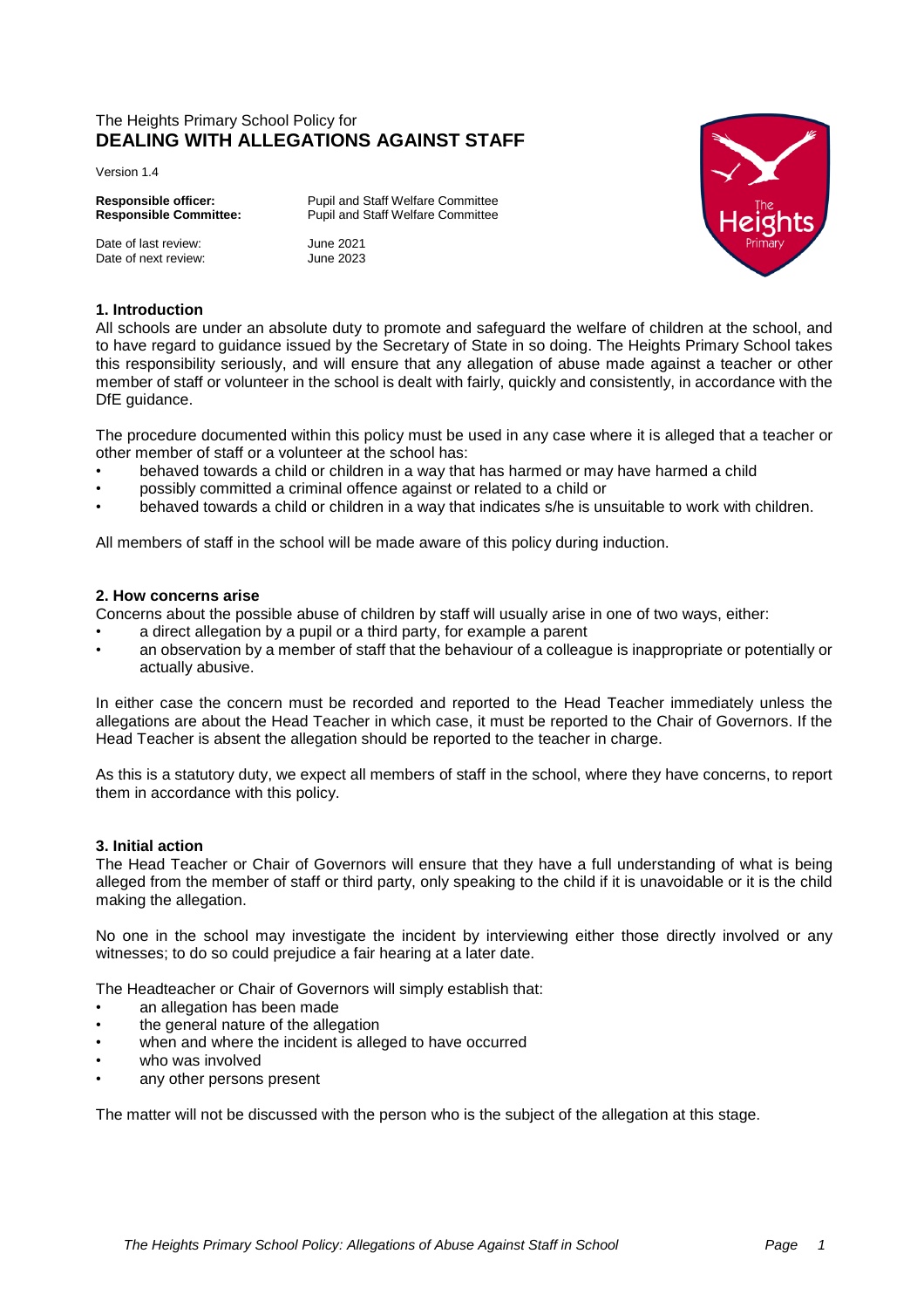# **4. Consultation and referral**

It is important to ensure that even allegations that appear to be less serious are seen to be followed up and taken seriously and that they are examined objectively by someone independent of the school concerned.

If the allegation meets any of the criteria set out in section 1 above, the Headteacher or Chair of Governors must report it to the Local Authority Designated Officer (LADO) via the Local Authority on 0118 937 3641. Current LADO (June 2021) is Jeremy Curtis [LADO@brighterfuturesforchildren.org](mailto:LADO@brighterfuturesforchildren.org) or via the Children's Single Point of Access (CSPOA).

# **5. Initial consideration of the allegation**

The LADO's first step will be to discuss the allegation with the Headteacher or Chair of Governors to confirm details of the allegation and establish that it is not demonstrably false or unfounded.

If the parents/carers of the child concerned are not already aware of the allegation, the LADO will also discuss how and by whom they should be informed.

In some circumstances the school may advise parents of an incident involving their child straight away, for example, if the child has been injured while at school or in a school related activity, and requires medical treatment.

The Headteacher will usually inform the accused person about the allegations as soon as possible after consulting the LADO. However, where a strategy discussion is needed, this will be deferred until after consultation with the police has taken place, and there is agreement about what information can be disclosed to the person.

If the person is a member of a union or professional association s/he will be advised to contact that organisation at the outset.

# **6. Strategy Meeting / Evaluation with Police**

If the allegation is not demonstrably false or unfounded, a formal referral will be made to Local Authority via the Children's Single Point of Access (CSPOA). A strategy discussion will be convened in accordance with "Working Together to Safeguard Children".

There may be up to three strands in the consideration of an allegation:

- a police investigation of a possible criminal offence;
- enquiries and assessment under section 47 of the Children Act 1989 if a child is in need of protection or under section 17 of the Children Act 1989 if the child appears to be in need of services;
- consideration by the employer of disciplinary action in respect of the individual.

A senior school representative (Headteacher or Chair of Governors) will attend any strategy meeting, unless there are good reasons not to do so, and provide details about the circumstances and context of the allegation and the pupil and member of staff concerned.

# **7. Suspension**

The possible risk of harm to children posed by an accused person needs to be assessed and managed – in respect of the child or children involved in the allegation, and any other children in the accused individual's home, work or community life.

Suspension will be considered in any case where

- there is cause to suspect a child is at risk of significant harm,
- the allegation warrants formal investigation by the police;
- there is a likelihood that evidence may be tampered with, or witnesses intimidated
- the allegation is so serious that it might be grounds for dismissal.

The school will consider carefully whether the circumstances of a case warrant a person being suspended from contact with the children until the allegation is resolved. In deciding whether to suspend a member of staff, the school will consider advice given at a strategy meeting and any risk assessment.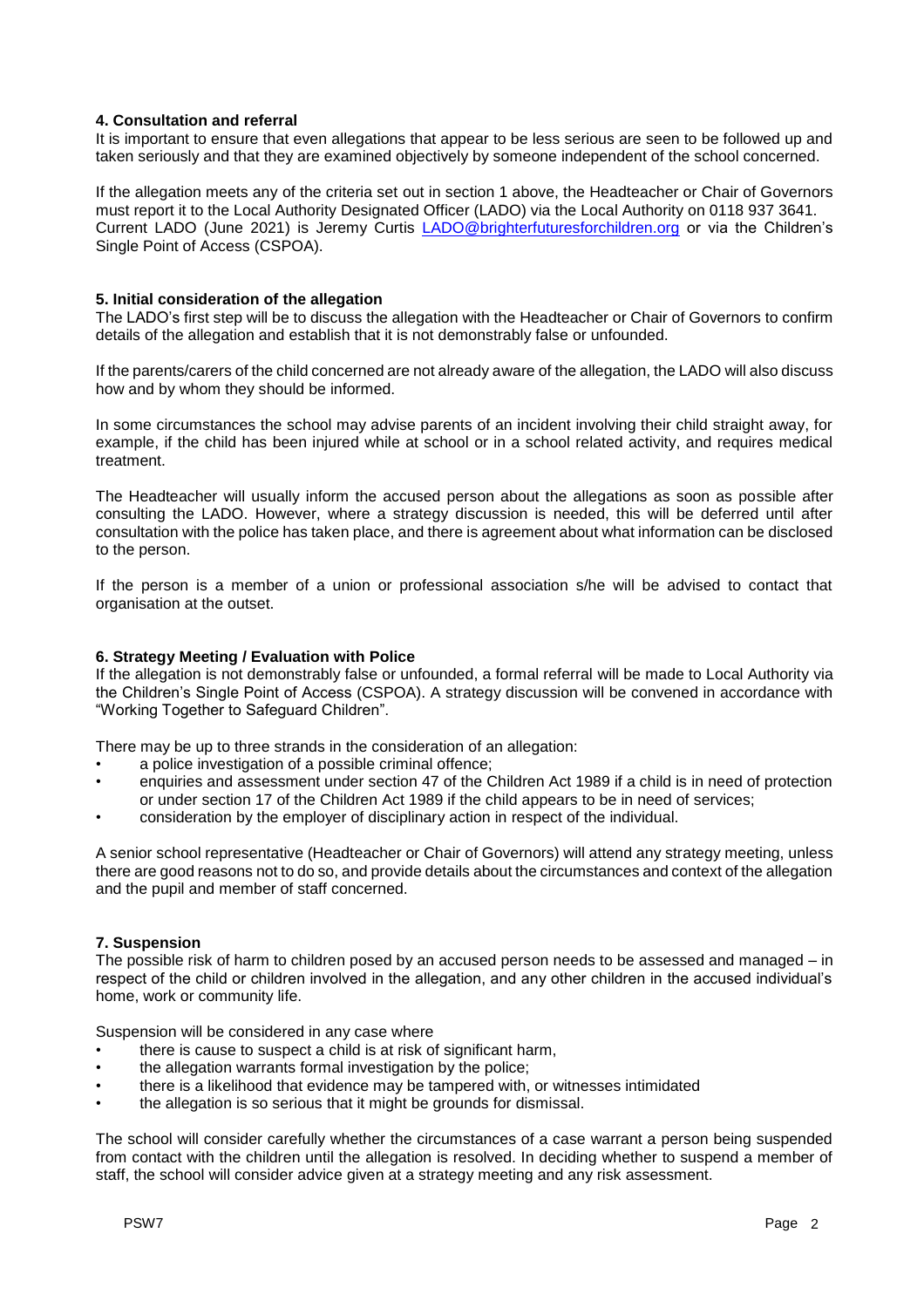# **8. Action where police or local authority investigation is not necessary**

If the complaint or allegation is such that:

• it is clear that a criminal and/or child protection enquiries are not necessary, or

• the strategy discussion or initial evaluation decides that is the case, the Headteacher and Chair of Governors will discuss the next steps with the LADO.

In those circumstances the options open to the school depend on the nature and circumstances of the allegation and the evidence and information available, and will range from taking no further action or giving professional advice as part of an informal warning to conducting formal disciplinary action that could lead to dismissal or lesser formal warning.

If the nature of the allegation does not require formal disciplinary action/investigation, the Headteacher will institute appropriate action within three working days. This would normally be professional advice or an informal warning - although a record will be kept of this.

Where further enquiries will be needed to enable a decision about how to proceed, the Headteacher and Chair of Governors will agree with the LADO how and by whom the investigation will be undertaken.

In straightforward cases such investigation should normally be undertaken by a senior member of the school staff. However, if there is a lack of appropriate resources within a school or if the nature or complexity of the allegation so requires, an independent investigator will be appointed.

On receipt of the report of the disciplinary investigation, the Headteacher and Chair of Governors should consult the LADO, and decide whether a disciplinary hearing is needed within two working days. If a hearing is needed it should be held within 15 working days.

# **9. Action where police or local authority investigation is necessary**

The police or the Crown Prosecution Service (CPS) should inform the school and LADO straight away:

- if it is decided to close an investigation without arrest or charge or
- if it is decided not to prosecute after the person has been charged, or
- when a criminal investigation and any subsequent trial is complete

In those circumstances, the LADO will discuss with the Headteacher and Chair of Governors whether any further action, including disciplinary action is appropriate and, if so, how to proceed. The information provided by the policy and the local authority will inform that decision.

# **10. Referral to DFE**

If, on conclusion of the case, the school ceases to use the accused person's services, or the accused person resigns or ceases to provide his or her services, the school will consult its HR manager about whether a referral to Department for Children, Schools and Families (DCSF) for barring is required.

If a referral is appropriate, the report will be made within one month.

# **11. Supporting those involved**

The Headteacher or Chair of Governors will notify the parents or carers of the child or children involved as soon as possible if they are not already aware of it – subject section 5 above.

The deliberations of a disciplinary hearing and the information taken into account in reaching a decision will not normally be disclosed, but the parents or carers of the child should be told the outcome.

The school will also keep the person who is the subject of the allegations informed of the progress of the case and consider what other support is appropriate for the individual.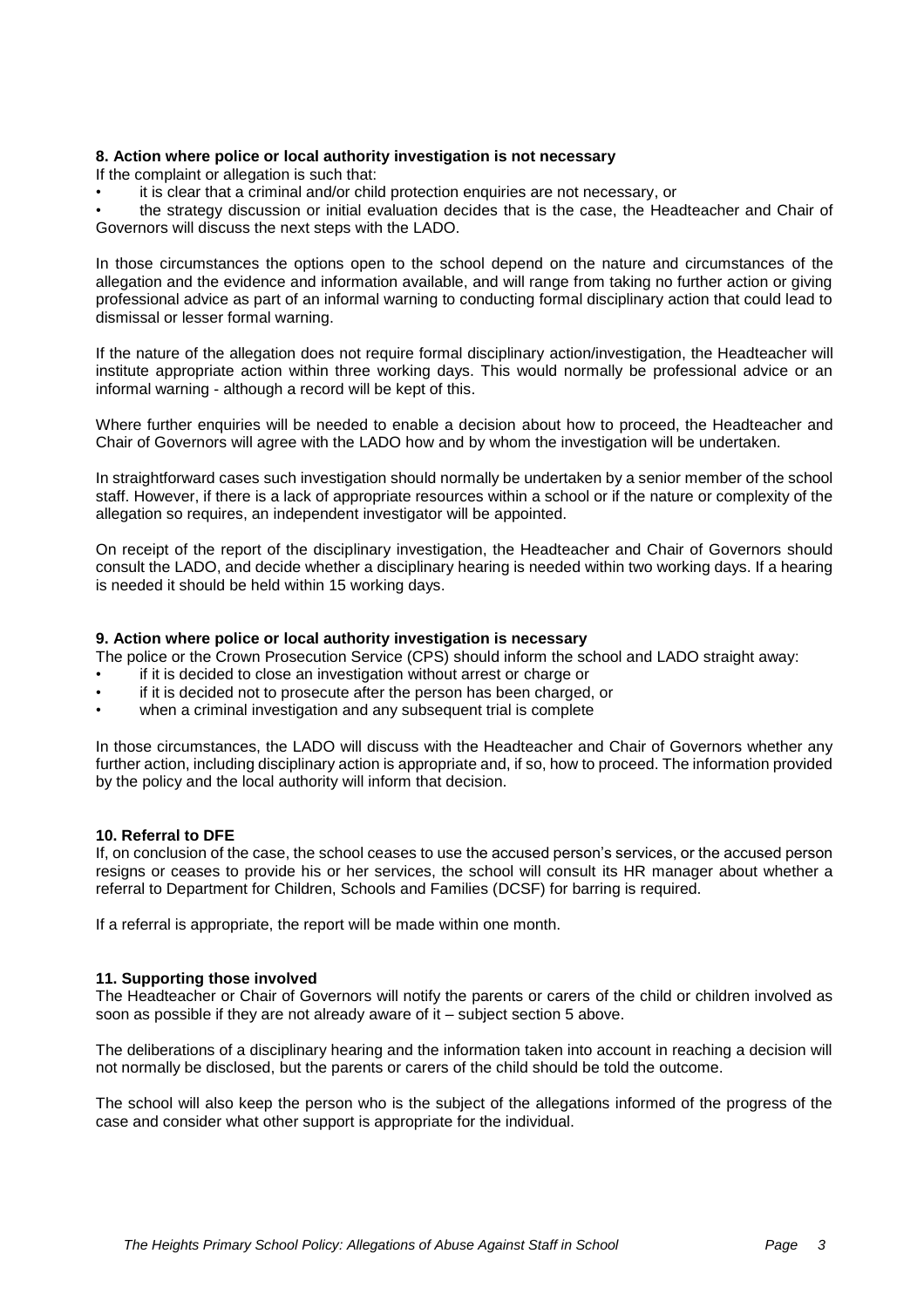Access to counselling services should be provided and if the person is suspended, the school should also keep the individual informed about developments at school. If the person is a member of a union or professional association s/he should be advised to contact that body at the outset.

# **12. Confidentiality**

Any investigation will be done in confidence. Every effort will be made to maintain confidentiality and guard against unwanted publicity while an allegation is being investigated or considered.

No-one in the school may provide any information to the press or media that might identify an individual who is under investigation, unless and until the person is charged with a criminal offence.

No-one in the school may disclose any information to anyone about the details of an investigation, as this may prejudice the right of the person under investigation to a fair hearing.

# **13. Resignations and compromise agreements**

Where a person is under investigation tenders his or her resignation, or ceases to provide their services, the investigation into the allegation will still need to be completed in accordance with guidance.

It is important that every effort is made to reach a conclusion in all cases of allegations bearing on the safety or welfare of children, including any in which the person concerned refuses to cooperate with the process.

The school will not enter into "compromise agreements" by which if a person agrees to resign, the school agrees not to pursue disciplinary action and both parties agree a form of words to be used in any future reference.

# **14. Record keeping**

If anyone in the school has any concerns that may lead them to consider that an investigation is required, they must record and report the information to the Headteacher or Chair of Governors, as soon as practicable.

The Head Teacher will ensure that:

- a clear and comprehensive summary of any allegations made
- details of how the allegation was followed up and resolved

• a note of any action taken and decisions reached, is kept on a person's confidential personnel file, and a copy provided to the person concerned.

The purpose of the record is to enable accurate information to be given in response to any future request for reference. At the conclusion of the investigation, if the person under investigation is exonerated, the school will write to the person confirming this, and send a copy to the LADO and place a copy on the person's personnel file.

# **15. Timescales**

The school will endeavour to follow the timescales set out in the guidance for such investigations, as long as this is consistent with a fair and thorough investigation. However, it is acknowledged that serious and complex allegations are unlikely to be resolved quickly, particularly where specialist evidence is needed, or the matter comes to a contested trial.

# **16. Oversight and monitoring**

The school will work closely with the LADO who has overall responsibility for oversight of the procedures for dealing with allegations.

The school will cooperate in supplying statistical information required by the LADO for DFE returns and Local Safeguarding Children Board monitoring purposes.

# **17. Action on conclusion of a case**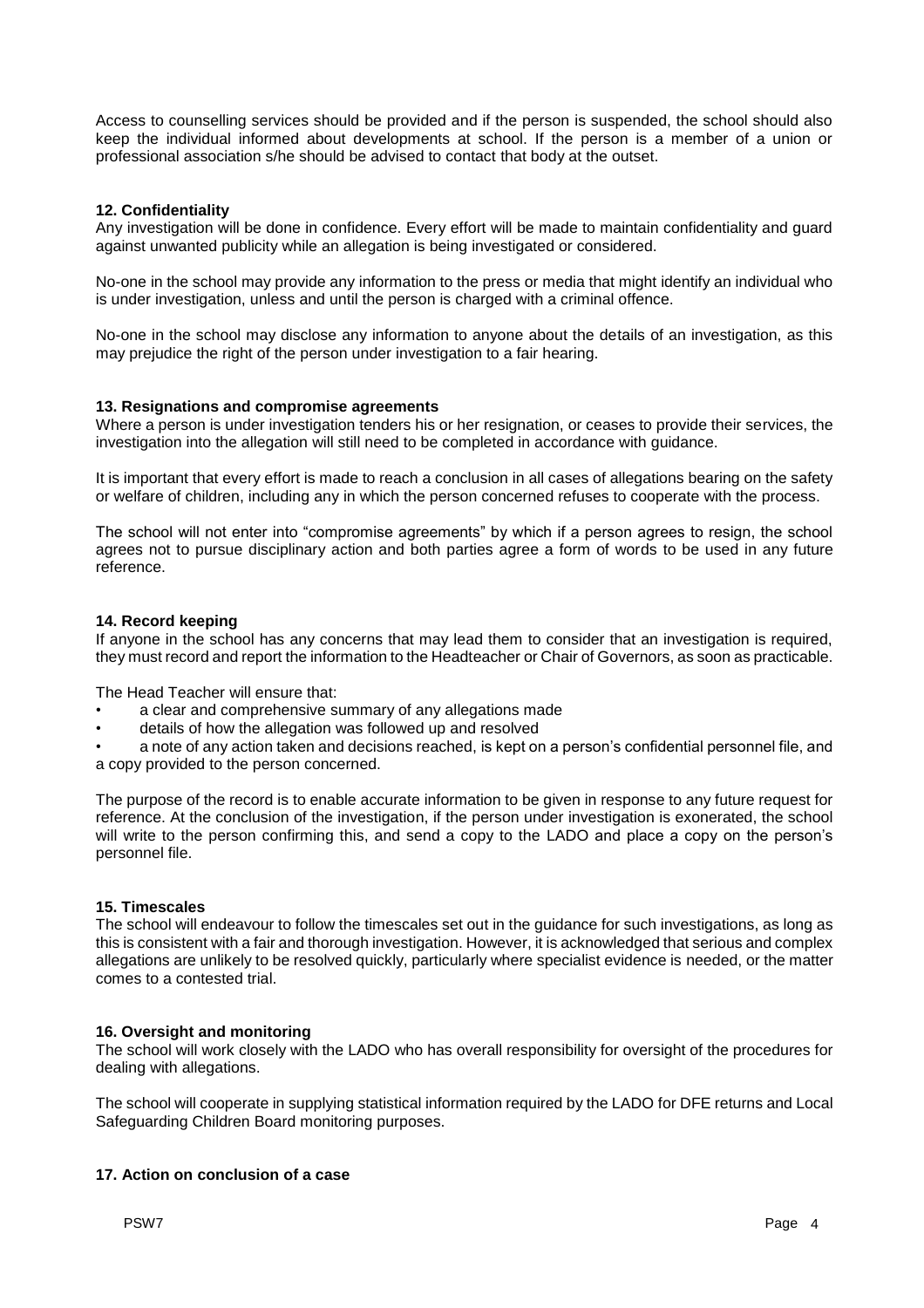In cases where it is decided on the conclusion of the case that a person who has been suspended can return to work, the school will consider how best to facilitate that.

# **18. Learning lessons**

At the conclusion of a case in which an allegation is substantiated the Head Teacher and Chair of Governors will review the case with the LADO to determine whether there are any improvements to be made to the school's or the LSCB procedures or practice to help prevent similar events in the future.

#### **19. Actions in respect of malicious allegations**

In the rare event that an allegation is shown to have been deliberately invented or malicious, the Head Teacher will consider whether any disciplinary action is appropriate against the pupil who made it.

The police will be asked to consider whether any action might be appropriate against the person responsible if s/he was not a pupil.

#### **20. Allegations concerning staff not directly employed by the school**

In some cases, the school will need to consider an investigation case in which normal disciplinary procedures do not apply, and may need to act jointly with another organisation.

That will be necessary when, for example, an allegation is made against a supply teacher provided by an employment agency or business, or against a person employed by a contractor, or a volunteer provided by a voluntary organisation. In some cases normal disciplinary procedures may not be appropriate because the person is a volunteer or self-employed.

Although in those cases, the school will not have a direct employment relationship with the individual, the school will cooperate in an investigation, and in reaching a decision about whether to continue to use the person's services, or to provide the person for work with children in future, and whether to report the person to DFE.

A West Berkshire Guide entitled "A Guide for Staff Faced with an Allegation of Abuse" can be found at Appendix 1.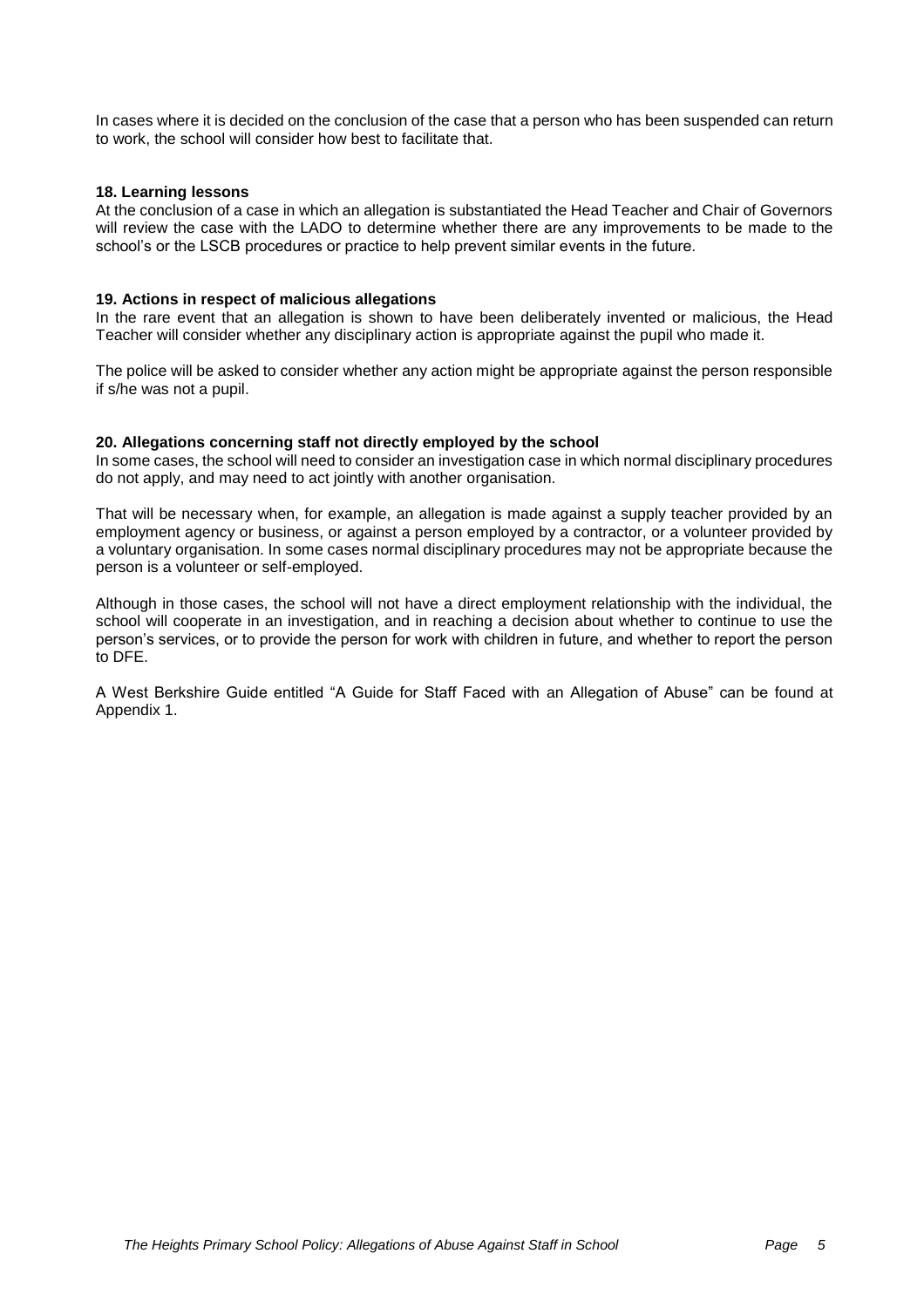# *Appendix 1: A Guide for Staff Faced with an Allegation of Abuse*

# **This handout provides information for staff and volunteers who work with children and are faced with an allegation of abuse against them**

# **Introduction**

Any allegation of abuse is likely to cause anxiety and concern. This guide is intended to help you be as well informed as possible should you be faced with an allegation. It provides an explanation of the process and offers information about appropriate support and guidance.

Your employer's senior manager, responsible for dealing with allegations, should immediately consult the Local Authority Designated Office (LADO) who is responsible for the management and oversight of individual cases, if it is alleged that a member of staff or volunteer has:

- behaved in a way that has harmed a child, or may have harmed a child; or
- possibly committed a criminal offence against or related to a child; or
- behaved in a way that indicates s/he is unsuitable to work with children

You should be told about the allegation as soon as possible, but this may be delayed if Police or Children's Social Care need to agree what information can be disclosed. If the senior manager and LADO are clear that an allegation is demonstrably false, you should also be informed of this and told that no further action will be taken.

# **What happens next?**

If there is cause to suspect a child has been, or could be, harmed or a criminal offence might have been committed, a strategy discussion will be held, involving Police, the LADO, your employer, Social Care and other agencies as appropriate. The aim of the strategy discussion will be to share relevant information, plan and determine whether an investigation needs to be conducted by:

- Social Care under child protection procedures
- Police regarding any possible criminal offences
- Your employer under disciplinary/capability procedures

# **Internal Investigations**

Your employer may need to conduct an internal investigation in order to decide how to proceed. It may be conducted by a senior member of staff or by an independent person, depending on the availability of resources and the nature/complexity of the case. It may also need to be delayed so as not to prejudice possible criminal proceedings and investigation which usually have to take precedence. Your employer will inform you of this.

# **Volunteers and Supply Workers**

If you are a supply worker or volunteer, the placing agency should be involved and co-operate in any investigation. If disciplinary procedures do not apply, an investigation may still be necessary to assess your suitability to work with children.

# **Resignations and Compromise agreements**

Your employer should try to reach a conclusion regardless of whether you resign or otherwise cease to provide your services, or if you refuse to co-operate. They must not use a "compromise agreement," i.e. allow you to resign without disciplinary action and with an agreed reference.

# **Timescales**

Cases should be dealt with as quickly as possible consistent with a fair and thorough investigation. Government guidance sets out target timescales, but these will depend on factors such as the nature, seriousness and complexity of the allegation. Your case will be monitored in order to avoid unnecessary delay. However, delays can often occur if criminal proceedings are taken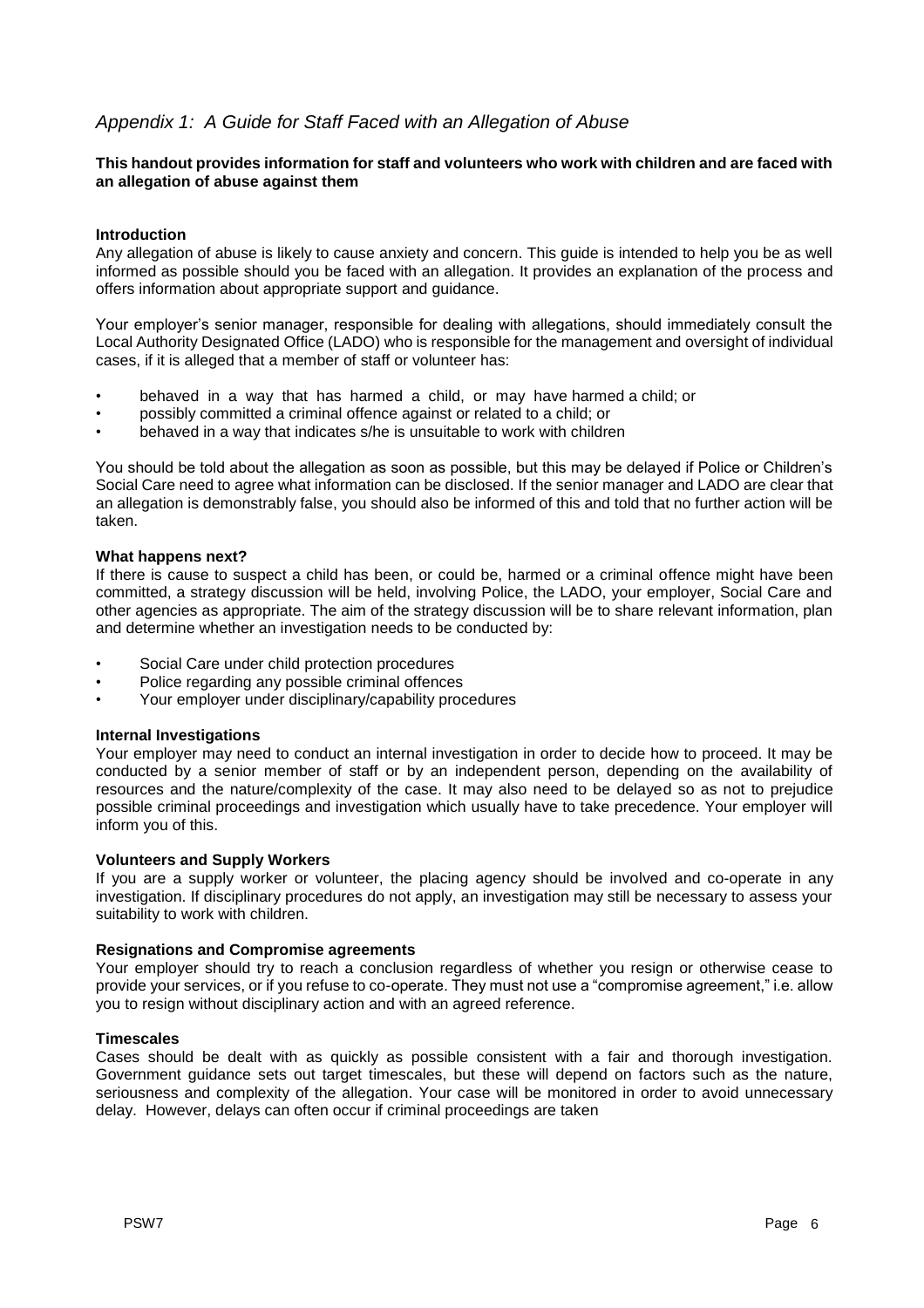# **Suspension**

Suspension is a neutral act, not a sanction. It should not be automatic and alternatives should be considered. Your employer has the final decision, but should take into account the views of Police and Social Care if they are involved. Suspension should be considered in all cases where:

- there is cause to suspect a child is at risk of significant harm, or
- the allegation warrants a police investigation, or
- it is serious enough to be grounds for dismissal

If suspension is being considered, your own agency's procedures will apply and will normally involve an interview with you having the right to be accompanied by a Trade Union representative or a friend. If such a meeting does occur it is not an examination of the evidence but an opportunity for you to make representations concerning suspension. If you are to return to work after suspension, your employer should consider how best to manage this, e.g. mentoring.

# **Support**

Your manager should advise you about seeking adequate support for yourself; this may include a range of things including:

- advice to contact your Union representative
- being given the name of a contact who will keep you up to date with progress of the case
- being given the name of a contact to keep you up to date with work activities if suspended (you should not discuss the case with colleagues)
- an offer the services of the Staff Counseling Service and/or Occupational Health if available to your agency.

You are also advised to contact your GP if you feel your health is being affected.

# **Notifications**

Confidentiality should be respected and people only told on a 'need to know' basis. If the matter becomes subject to speculation, your employer, after appropriate consultation, may need to issue a statement for parents, children or the public.

# **Record Keeping**

A comprehensive summary of the case should be kept on your confidential personnel file and retained until normal retirement age or 10 years after the allegation, if longer. This includes allegations found to be without substance. You should be provided with a copy of the summary. Other agencies, if involved, will keep their own records.

# **Independent Safeguarding Authority**

Your employer, and placing agency if appropriate, have a statutory duty to report details of the case to the ISA where an independent panel will consider the case of barring you from, or placing restrictions on, working with children or young people, if:

- you are dismissed for misconduct or because you are otherwise considered unsuitable to work with children, or
- you resign before a disciplinary process is completed and your employer considers that the evidence was sufficient to consider dismissal

If you are referred, you will be sent a letter explaining the process, including your right to make representation.

# **Alleged criminal offence**

If police decide to investigate, you may be arrested or invited to assist voluntarily with the investigation. You should contact your Trade Union and/or a solicitor for advice. If arrested or interviewed, you should be cautioned: "You do not have to say anything but it may harm your defence if you do not mention when questioned something which you later rely on in court. Anything you do say may be given in evidence."

At the police station you will be entitled to free and independent legal advice. You can see a Duty Solicitor, but if you want to use your own make sure he/she specialises in criminal law.

If 'assisting with the investigation' and not under arrest, you should be told that you are free to leave if you wish to do so. If arrested, you will be seen by the Custody Officer who will explain your rights in detail, including the right to have someone informed and to consult and read the "Code of Practice" that covers